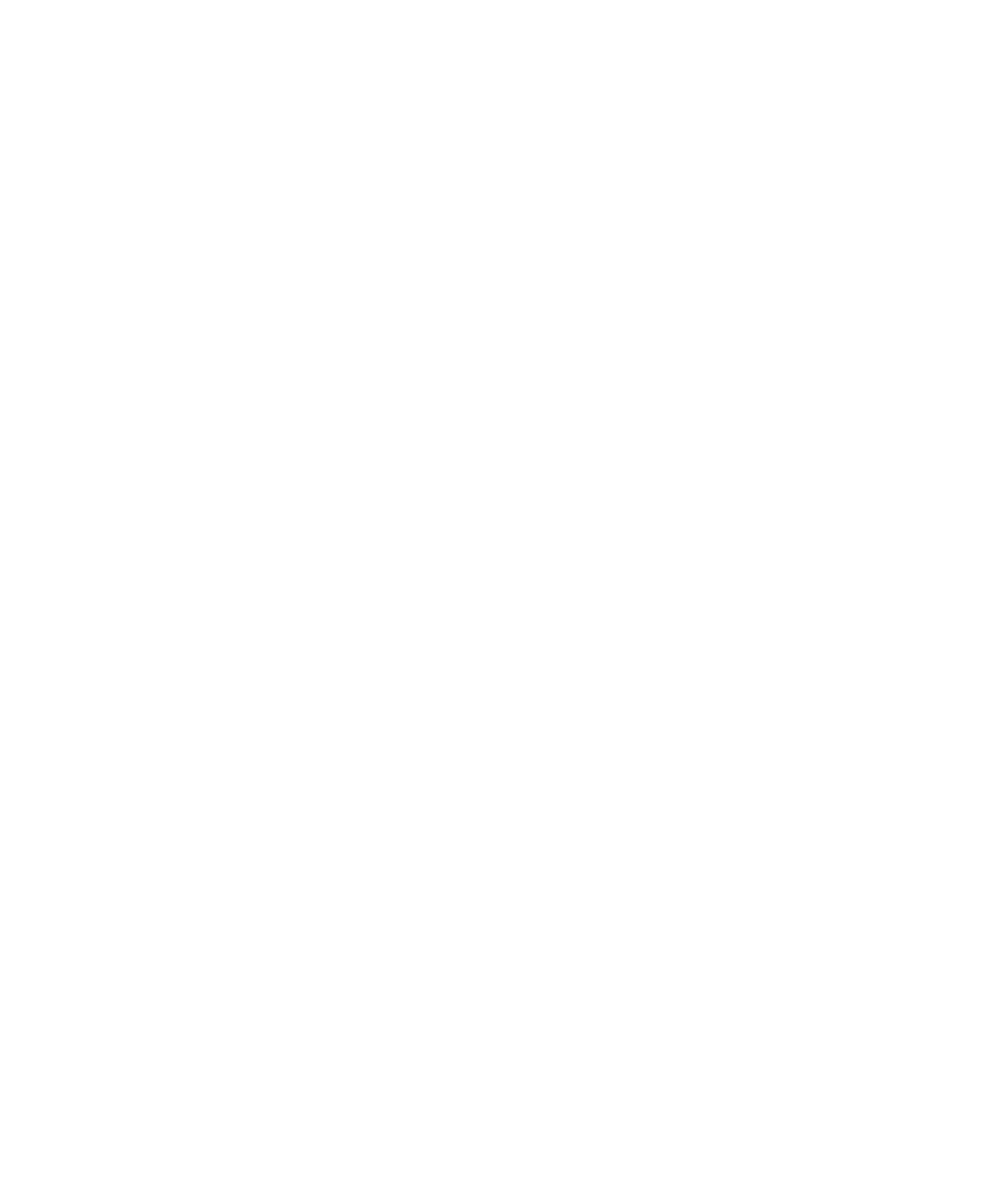# October 11, 2020

*This is the day that the LORD has made, let us rejoice and be glad in it.* Psalm 118:24

**Offering** Please put tithe in lock box at the back of sanctuary before the service begins.

**Prelude** *Come Thou, Almighty King* arr. Culli *How Great Is Our God* arr. Labenske

#### **Welcome and Announcements**

**\*Call to Worship** Psalm 31:1-2

**\*Hymn of Praise** *In Christ Alone*



©2001 Thankyou Music, All rights reserved. Used with permission. CCLI #376630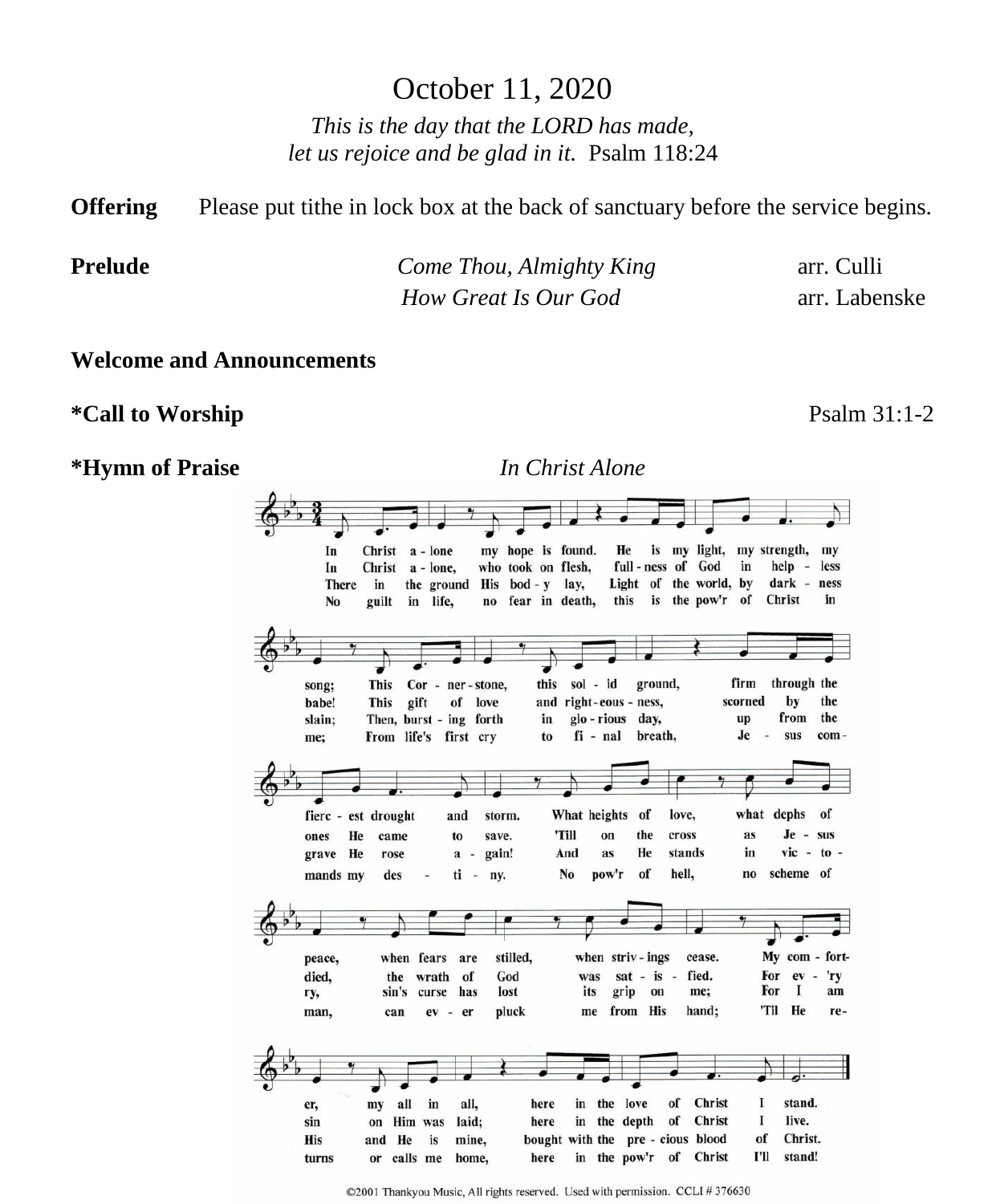### **\*Prayer of Invocation**

# **Scripture Reading Exodus 10:21-29**

## **Prayer of Confession**

Almighty God, since You delay with so much forbearance the punishments which we have deserved and daily draw on ourselves, grant that we may not indulge ourselves, but carefully consider how often and in how many different ways we have provoked Your wrath against us. May we learn humbly to present ourselves to You for pardon, and with true repentance implore Your mercy. With all our heart we desire to submit ourselves to You, whether thou chastise us, or according to Your infinite goodness, forgive us. Let our condition be ever blessed, not by flattering ourselves in our apathy, but by finding You to be our kind and bountiful Father, reconciled to us in thine only-begotten Son. In Jesus name, Amen.

By John Calvin, taken from Prayers of the Reformers compiled by Clyde Manschreck

# Assurance of Pardoning Grace **Property** Psalm 31:6-7

 $6$  I hate those who cling to worthless idols; I trust in the LORD.  $7$  I will be glad and rejoice in your love, for you saw my affliction and knew the anguish of my soul.

| *Hymn of Thanksgiving | Psalm 31                                  | <b>Trinity Psalter</b> |
|-----------------------|-------------------------------------------|------------------------|
|                       | Tune: All Glory, Laud, & Honor            |                        |
|                       | $1$ In you LORD, I take refuge;           |                        |
|                       | Ashamed let me not be.                    |                        |
|                       | Your righteousness eternal                |                        |
|                       | Express by saving me;                     |                        |
|                       | <sup>2</sup> Incline your ear to hear me; |                        |
|                       | With speed deliver me.                    |                        |
|                       | To me O be a strong rock                  |                        |
|                       | A fort to rescue me.                      |                        |
|                       |                                           |                        |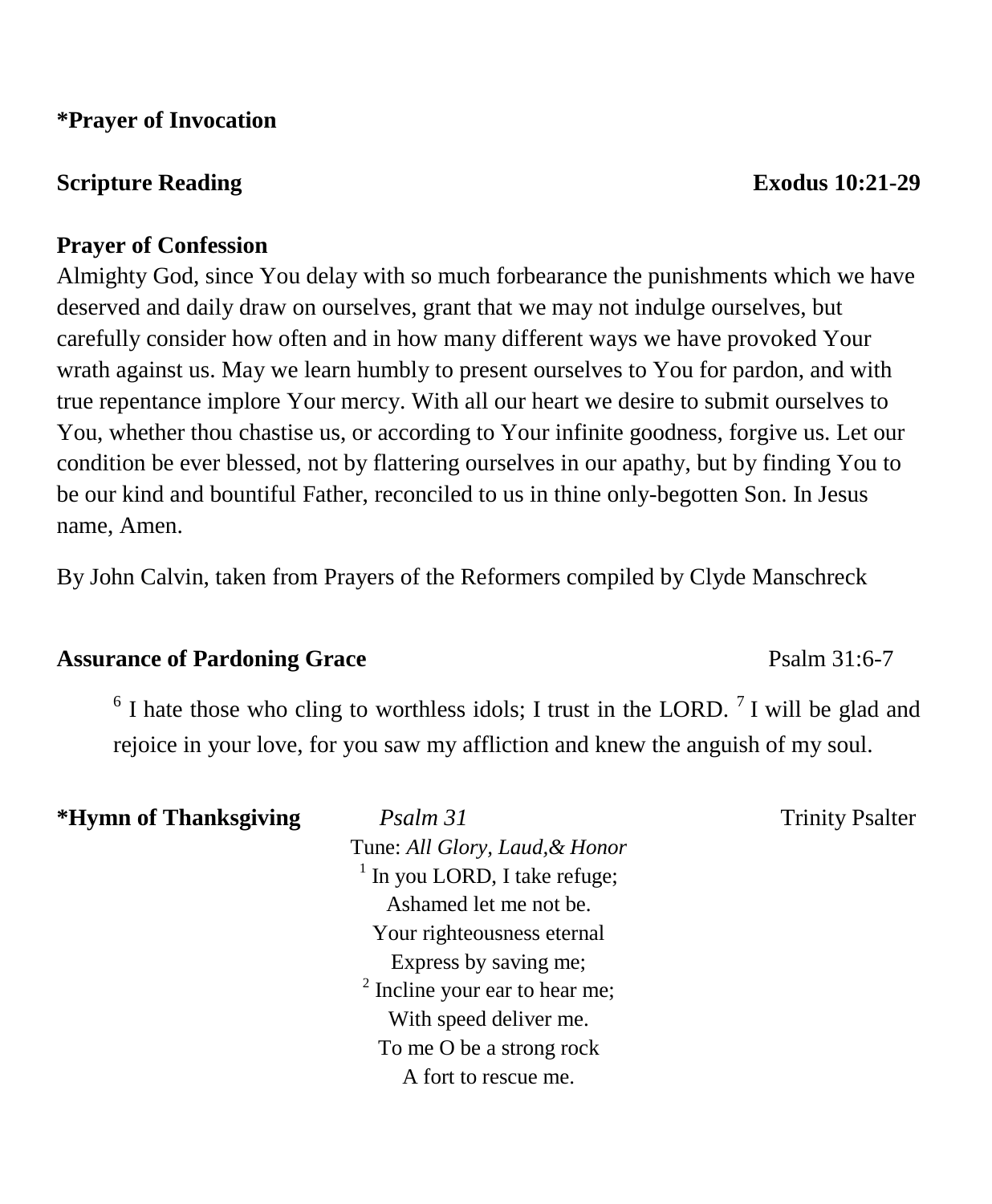<sup>3</sup> You are my rock and fortress: For your sake lead and guide. <sup>4</sup> Free me from nets they've hidden; My stronghold you abide. <sup>5</sup> I now commit my spirit Into your outstretched hand. I know you have redeemed me, LORD God of truths that stand.

6 I hate those serving idols; My trust is in the LORD.  $7$  I'll triumph in your mercy; For anguish you regard. You've known my soul's afflictions, Kept me from hostile hand. <sup>8</sup> My feet you have established Where they have room to stand.

<sup>9</sup> O LORD have mercy on me, For anguish fills my life; My eye, my soul, my body Are all consumed with grief.  $10$  My life is drained by sorrow, My years with sighing spent; I've lost my strength by sinning; My bones are weak and bent.

#### **Westminster Shorter Catechism 82-84**

Q. 82 Is any man able to perfectly to keep the commandments of God?

**A. No mere man, since the fall, is able in this life perfectly to keep the commandments of God, but doth daily break them in thought, word, and deed.**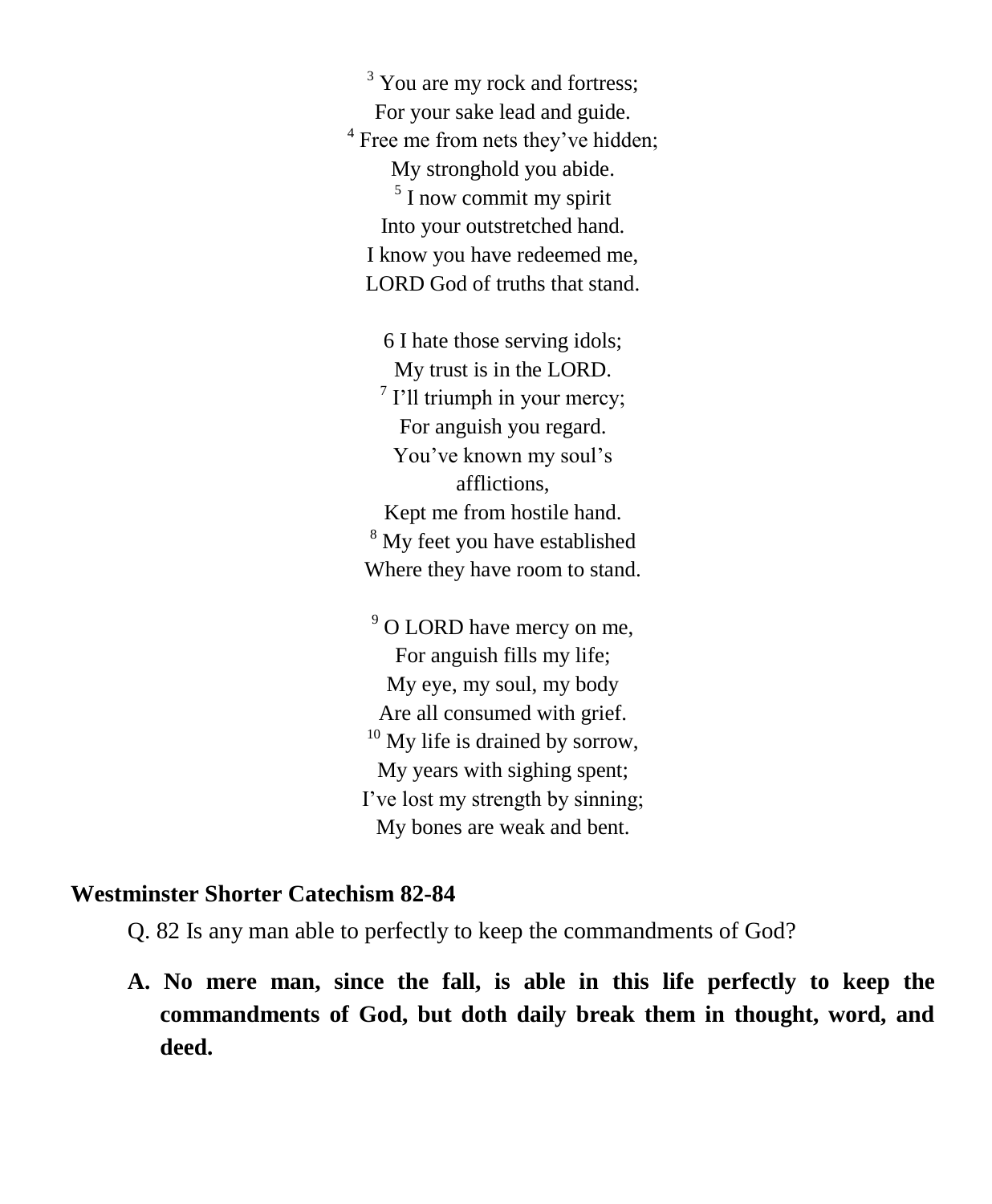- Q. 83 Are all transgressions of the law equally heinous?
- **A. Some sins in themselves, and by reason of several aggravations, are more heinous in the sight of God than others.**
- Q. 84 What doth every sin deserve?
- **A. Every sin deserveth God's wrath and curse, both in this life, and that which is to come.**

# **Prayer of Intercession**

**\*Hymn of Preparation** *Jesus, Thy Blood and Righteousness* No. 520

Jesus, thy blood and righteousness my beauty are, my glorious dress; 'midst flaming worlds, in these arrayed, with joy shall I lift up my head.

Bold shall I stand in thy great day; for who aught to my charge shall lay? Fully absolved through these I am from sin and fear, from guilt and shame.

When from the dust of death I rise to claim my mansion in the skies, ev'n then this shall be all my plea, Jesus hath lived, hath died, for me.

Jesus, be endless praise to thee, whose boundless mercy hath for me for me a full atonement made, an everlasting ransom paid.

O let the dead now hear thy voice; now bid thy banished ones rejoice; their beauty this, their glorious dress, Jesus, thy blood and righteousness.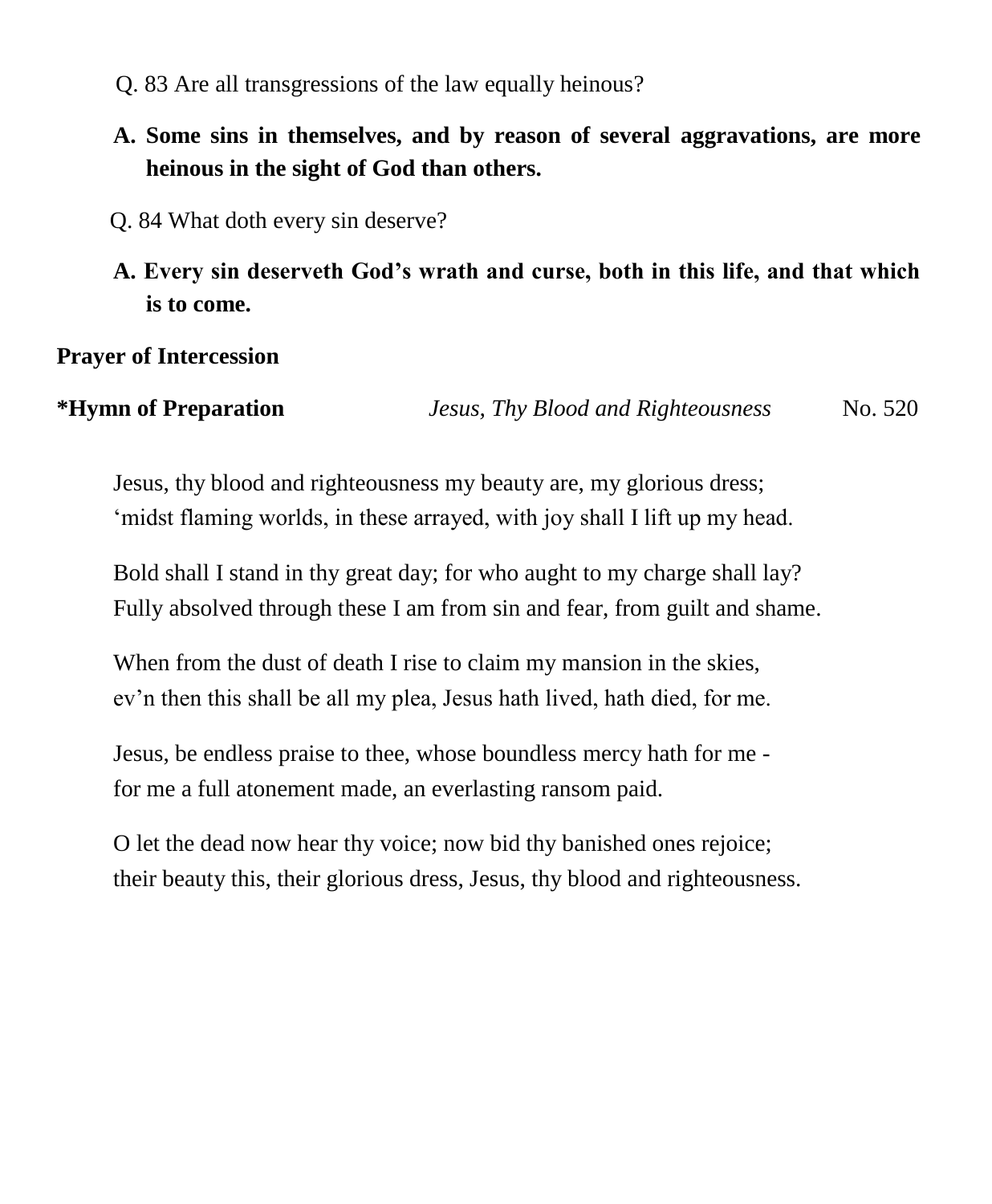**Outline** 

1. Taking Up Your Cross

2. Saving vs. Losing

3. Shame

# **Discussion Questions**:

- 1. What do most people mean when they talk about "taking up their cross"? What does Jesus mean by this expression?
- 2. Have you ever been guilty of seeking to gain the whole world? How did it end?
- 3. What are some ways that shame drives our society? How can we deal with this shame in a more complete way?
- 4. What is the kingdom of God (Luke 9:27)? What does it mean to see it come? How do we know that it has indeed come?

| *Hymn of Response | <b>Praise</b> | Lift High the Cross |
|-------------------|---------------|---------------------|
| No. 263           |               |                     |

Lift high the cross, the love of Christ proclaim, till all the world adore His sacred name.

Come, brethren, follow where our Savior trod, our King victorious, Christ, the Son of God. Lift high the cross, the love of Christ proclaim, till all the world adore His sacred name.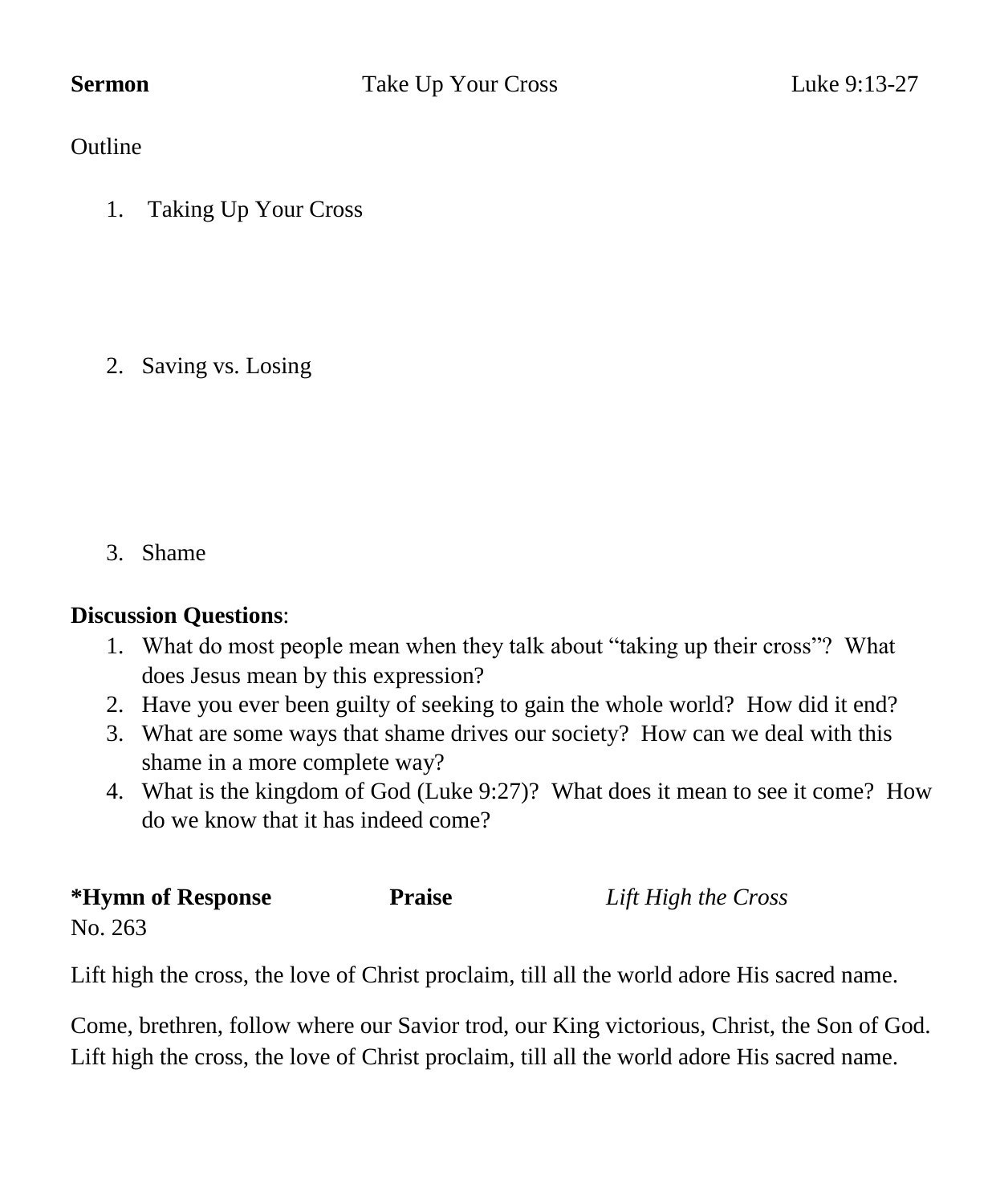O Lord, once lifted on the glorious tree, as Thou hast promised, draw men unto Thee. Lift high the cross, the love of Christ proclaim, till all the world adore His sacred name.

Thy kingdom come, that earth's despair may cease beneath the shadow of its healing peace. Lift high the cross, the love of Christ proclaim, till all the world adore His sacred name.

For Thy best cross which doth for us atone, creation's praises rise before Thy throne. Lift high the cross, the love of Christ proclaim, till all the world adore His sacred name.

# **\*Benediction**

# **\*Gloria Patri** No. 735

Glory be to the Father, and to the Son, and to the Holy Ghost; as it was in the beginning, is now, and ever shall be, world without end. Amen, amen.

| *Postlude | Let All Who Have Breath Praise the Lord! | arr. Wagner |
|-----------|------------------------------------------|-------------|
|           |                                          |             |

**\* Congregation:** Please stand as able.

**\* \* \* \* \* \* \* \***

**Intercessory Prayer** Nelson Schoon

**Keyboard** Sandy Schoon Piano Grayden Lash Crayden Lash Crayden Lash Crayden Lash Crayden Lash Crayden Lash Crayden Lash Crayden Lash Crayden Lash Crayden Lash Crayden Lash Crayden Lash Crayden Lash Crayden Lash Crayden Lash Crayden Lash Crayden

## **Weekly Calendar**

| DATE             | TIME      | <b>EVENT</b>                          |
|------------------|-----------|---------------------------------------|
| <b>SUN 10/11</b> | 9:00 AM   | <b>Opening Exercises</b>              |
|                  | 9:15 AM   | <b>Sunday School</b>                  |
|                  | 10:30 AM  | <b>Worship Service</b>                |
|                  |           | (available YouTube & Facebook)        |
|                  | 11:30 AM  | <b>Special Congregational Meeting</b> |
|                  |           | (immediately following the sermon)    |
|                  | $6:00$ PM | <b>Prayer Meeting</b>                 |
|                  |           |                                       |